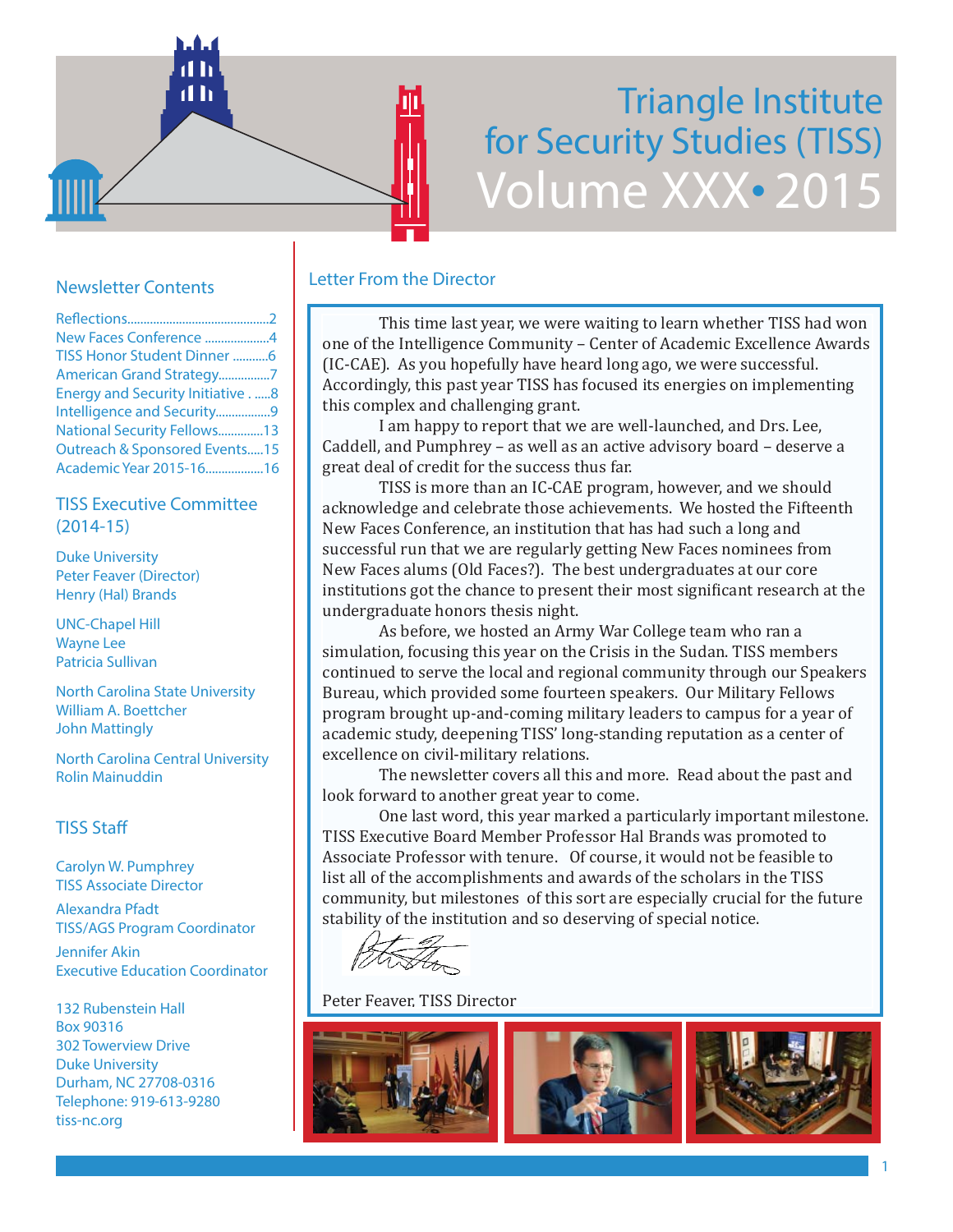# **Reflections**



Small group meetings (such as the dinner with Secretary Michael G. Vickers) permit the interaction of students, faculty, and practitioners.



Enthusiastic students engage with Adm. Rogers, following his public lecture on Cybersecurity in spring 2015.

### **What is a TISS?**

In 1984, we published our first newsletter. Its opening line was, "What is a TUSS?" As the author wrote, "In response to this question, we have heard a number of postulations including: a small omnivore of the marsupial family; a unit of measure for negative energy: and a device common to Norway used in the cutting of firewood." Imaginative if misguided guesses! Few, he went on to say, instantly recognized the acronym or were aware of the goals of the institution – hence the decision to send out a newsletter. Today, three decades later, TUSS, now TISS, is alive and well. Though we have much wider name recognition than did TUSS, we have changed quite a bit. In the face of this evolution, some are again asking, "What is a TISS?"

Like TUSS, TISS is "an association of scholars centered in the Research Triangle area of North Carolina, dedicated to the advancement of cooperation and communication between its members." Like TUSS, our members consist of scholars with interests or expertise in the international security field. Many of the features visible in the 1980s still define us, chief among them our dedication to interdisciplinary exchange (now broadened well beyond exchange among political scientists and historians), inter-institutional collaboration, and a commitment to partnership among academics and practitioners. To that end, over the years, we have organized conferences and seminars and engaged in research projects and public outreach.

We continue to provide rich programs, often in association with the many other security studies organizations that have mushroomed in the area of late. TISS Central, as we have come to call it, continues to host an Annual New Faces Conference and two or three faculty dinner seminars each year. These events are very reminiscent of the TUSS seminars of old, providing opportunities for scholars to get feedback on their research. We also continue to serve the public by sending our experts to talk to civic groups, and schools – indeed to anyone who wishes to better understand the security challenges of our time.

TISS, however, has expanded significantly, and it is in some ways not quite the same animal as TUSS. For one thing, our intellectual focus has broadened to keep pace with ever shifting and changing global security concerns. The dynamic Energy and Security Initiative is a case in point. This program focuses on how to meet energy needs in a complex environment – a program well suited to the technologically focused NCSU community. While our points of emphasis will no doubt continue to change, a glance at the recently revised TISS web site (www.tiss-nc. org) will make clear where our current strengths lie. To our interest in energy and security should be added diplomacy, grand strategy, the study of war and peace, weapons of mass destruction, and the issue which historically most closely defines this particular organization: civil-military relations.

Along similar lines, though we are still first and foremost an organization of academics interested in security studies and seeking to hone and refine our research skills, we are no longer just that. We have become more heavily than ever invested in our relationships with the military. One prime expression of this is the TISS/UNC National Security Fellowship Program which brings military officers (lieutenant colonels) to campus for ten months. Fellows benefit from exposure to civilian academics, while all of us, students and faculty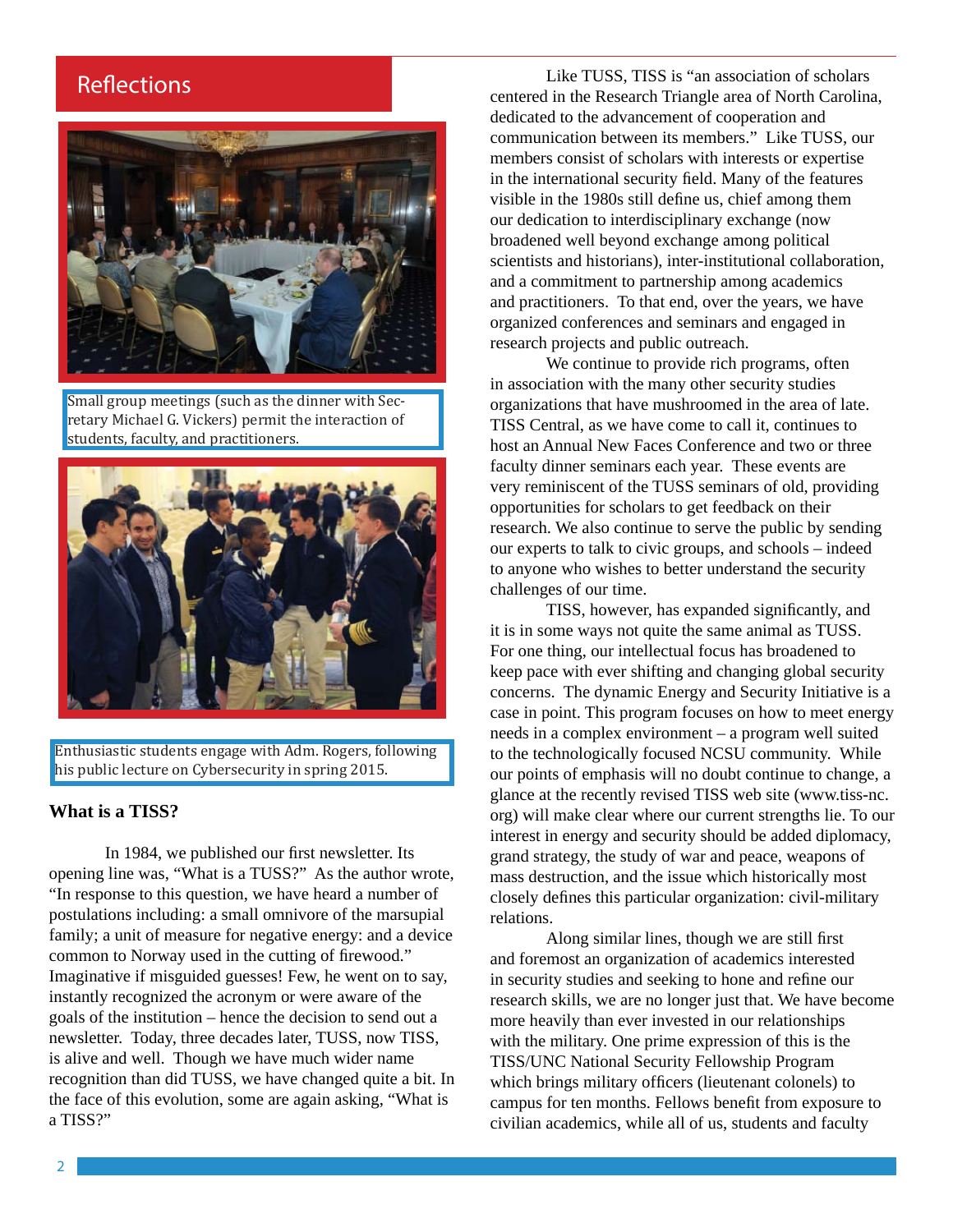alike, benefit from learning from those who are not, as Huntington puts it "primarily [men and women] of the closet." This Fellowship Program is the living embodiment of our interest in bridging the gap between soldier and civilian – the topic of the best known TISS research collaboration.

We have also become more heavily invested in undergraduate education. At UNC, the Curriculum in Peace, War, and Defense currently has 263 majors who are deeply interested in national and international security. At Duke, an annual one semester seminar for graduate and undergraduate students serves as a centerpiece for a program in American Grand Strategy, which through workshops, distinguished lectures, and experiential education, exposes young scholars to the world of policy. At NCSU, the College of Humanities and Social Sciences now offers more classes than ever before on national security, military history, and science and technology. Participation by these students in TISS events has steadily increased and we have also organized field trips and exercises especially for them.

The trend towards undergraduate inclusion was taken one step further this year when TISS (with UNC

serving as the official lead) was awarded a major federal grant to foster the study of intelligence and security. A good portion of the funding for this is being devoted towards the development of courses at UNC-Chapel Hill, Duke, North Carolina State University, and North Carolina Central University. Furthermore the flagship event associated with this grant is a major annual conference / simulation targeted primarily at a student audience. Indeed, so marked has this trend towards student participation become, that we decided that it no longer made sense to nominate individual students for membership in TISS and are phasing out our Wickersham program.

In the final analysis it is clear that, while our programs and our membership has changed and doubtless will continue to do so, we continue to work towards the same goal as our forerunners in TUSS and before them DUNC. Promoting rigorous analysis and thoughtful, dispassionate discussion of security challenges, is vital. That is what historically we have tried to do and what we are still doing. We thank all of you for participating in this important effort.

#### **In Memoriam**

 To our deep regret, we must share with you the news that Charles Carlton passed away in Cambridge, England, this July. Only a few short months ago, he was holding a seminar on military history at NCSU, his usual enthusiastic self. So his death has come as a great shock. Charles was a Professor Emeritus of History at North Carolina State University and served as a member of the TISS Executive Board from 1994-2005. Born in England, he was educated at Cardiff University and the University of California, Los Angeles. For five years he was a part time soldier in the Territorial Army, serving as an officer in the Welsh Regiment, the Special Air Service Reigment and the Intelligence Corps. A prolific writer, with a gift for prose and a popular touch, Charles was the author of fourteen books, including *Going to the Wars: The Experience of the British Civil Wars, 1638-1651*  and *This Seat of Mars: War and the British Isles, 1485-1746*. All of us owe him particular thanks for the year he

served as Acting Director (2001-2002). This was one of the most crucial years in the history of our organization. Interest in security issues was at an all time high following the attacks on the World Trade Center and the Pentagon. Charles was like a force of nature, organizing speaking events on campus and reaching out to first responders struggling to understand terrorism and radical Islam. I am thankful to have many happy memories of good times shared with Charles like the wonderful 2005 Empires conference pictured to the right. I will remember him as a tireless supporter of TISS, whose enjoyment of history, wry sense of humor, and zest for life was contagious. I will also remember him as one of the kindest and most considerate men I have ever had the privilege to know. I am going to miss him sorely - as are we all.

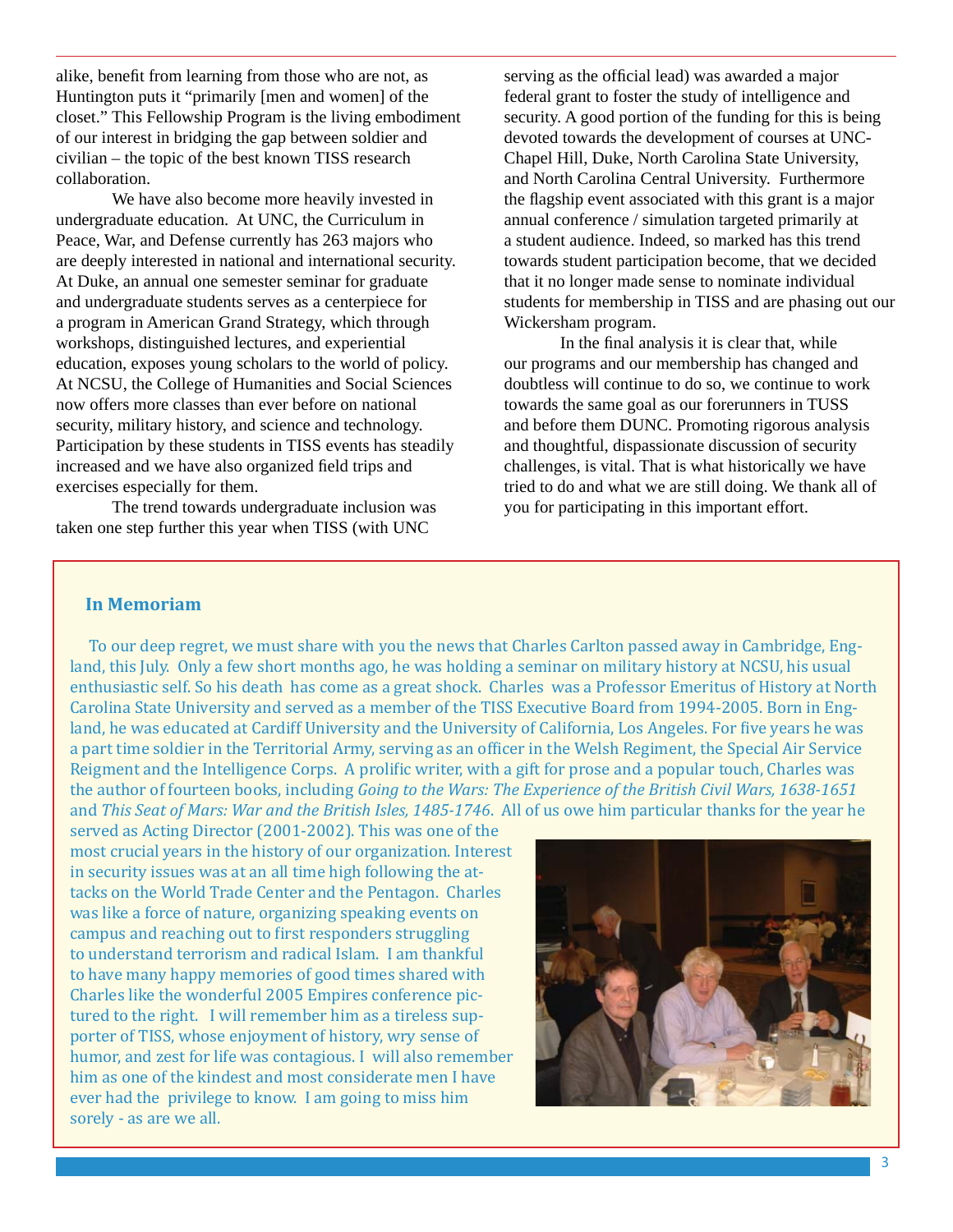# New Faces Conference

The Fifteenth Annual TISS New Faces Conference, generously funded by the Earhart Foundation, was held on 4-6 September at the Rizzo Center in Chapel Hill, North Carolina. Seventy four people registered as speakers, discussants, and attendees.

Three of the presentations had a markedly historical focus. Thomas Sheppard, University of North Carolina at Chapel Hill (history), focused in his presentation on navy culture in the time of its first secretary, Benjamin Stoddard, whose interest in defending military honor, led him to encourage aggression on the part of his officers. At times, this undermined the chain of command. Evan McCormick, University of Virginia (history) examined political violence in Latin America and the Reagan administration's policy of using "quiet diplomacy" to defend human rights. Galen Jackson, University of California-Los Angeles (political science) made a cogent case that domestic politics played a key role in determining American Middle East policy (1967-1979) and in derailing a promising Arab – Israeli peace plan.

Two other presentations focused on how to mediate and keep peace. The primary goal of Anita Kellogg, University of California-Los Angeles (political science) is to determine if indeed commercial interests can keep peace among rivals. In her presentation, she focused on the growing economic interdependence of Columbia and Venezuela and its effect on their behavior. Elizabeth Menninga, UNC-Chapel Hill (political science) is interested in multiparty mediation. Her project explores why this type of mediation is sometimes ineffective, at other times very successful. She and suggests a mechanism by which mediation teams can have a positive effect on conflict resolution.

Saturday's sessions had an unusual degree of coherence, because three of the speakers shared an interest in nuclear issues. Alexander Lanoszka, Princeton University (politics) discussed the effect of patron-client relations on alliance behavior in the presence of nuclear weapons. In particular, he addressed the empirical puzzle of nuclear reversals—why do allies reverse nuclear weapons programs? William Spaniel, University of Rochester (international relations), explained his use of a bargaining model of war to understand nuclear proliferation. Using a historical case study of U.S.-Soviet nuclear proliferation, he modeled and evaluated the conditions under which arms-racing is efficient. Jeff Kaplow, University of San Diego-California (political science) discussed regime credibility and compliance, examining whether past violations of international regimes (or the absence of violations) causes states to lose (or gain) confidence in a regime.

The nine speakers all received excellent feedback on their research and abundant tips on how to approach jobtalks. Credit for this must go in good measure to our local faculty whose support for this program is truly gratifying. But it must also goes to Frank Gavin, MIT, who was able to join us this year and whose advice was particularly helpful. Students this year benefited not only from the videotaped presentations presented to them after the event, but from the detailed records of Jared Daugherty, Duke University, who served as conference rapporteur. In all, it was one of our very best New Faces conferences, with excellent presentations, animated discussions, delicious food, and a beautiful and peaceful setting. Don't miss the opportunity this coming year to join us!



Above - the two day event ended with a reception in the lovely gardens of the Rizzo Center.

Above - scenes from the auditorium and from luncheon in the DuBose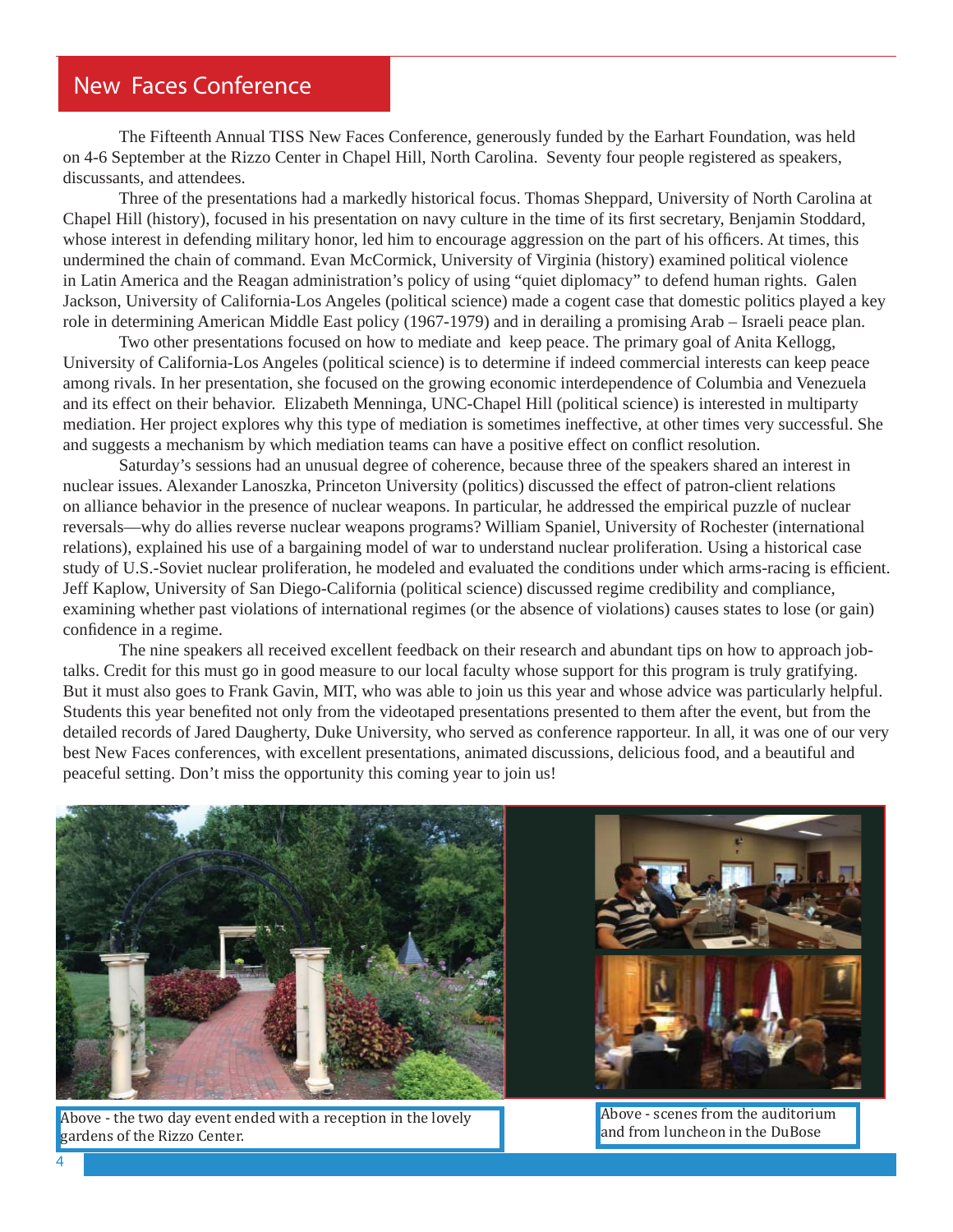## "**Old" New Faces**

 One of the most satisfying aspects of the New Faces program, now in its sixteenth year, is the fact that we have been able to maintain enduring ties with many of the participants. Some have moved in or near our area and are members of our core community. Sarah Lischer (New Faces 2002), Wake Forest University, is one of the most popular members of our Speakers Bureau; Dirk Bonker (New Faces 2004) is a faculty member at Duke University), Tricia Sullivan (New Faces 2004) is a faculty member at UNC-Chapel hill and on the TISS Executive Board, and Carolyne Davidson (New Faces (2008) has played a pivotal role in building a relationship between TISS and a vibrant security studies program at National Defense University, Fort Bragg Others "Old" New Faces return to us as speakers: This past year we welcomed back both Jacques Hymans, University of Southern California (New Faces 2002) and Sameer Lalwani, MIT and RAND (New Faces 2013). Dr. Hymans spoke on the Duke campus on "Leaders' Emotions and Preferences for Nuclear Disarmament" this February - the theme of his prize winning book, and Dr. Lalwani participated in a panel discussion on South Asian Security at our Colloquium on Warning and All Source Intelligence. We were especially gratified at the number of "Old" New Faces who nominated their students. We are proud to announce that this October we will hear from Zayna Bizri who is a student of Chris Hamner, George Mason University (New Faces 2002) and from Julia Macdonald, a student of Alex Downes, George Washington University (New Faces 2001). If you are an "old" New Face, please write to us and let us know what you are doing! We would love to add your name to our Directory of Members and post news of your activities on our new website.



Jacques Hymans

#### **Faculty Seminars**

 Each year TISS hosts one or more dinner presentations where we highlight the research of members of our own community. This past year, we were privileged to hear from two: Kathleen Vogel and Laia Balcells.

 Kathleen Vogel, who holds a Ph.D. in biological chemistry from Princeton University, recently joined the faculty at North Carolina State University where she is Associate Professor at NC State in the Department of Political Science. She also serves as Director of the Science, Technology, and Society Program. In her research she argues for the need to highlight how U.S. anlayses of bioweapons capabilities have failed in the past. For her December presentation, she chose to focus on Project Bacchus. This was a covert investigation by the Defense Threat Reduction Agency US Defense Department to determine it is possible to construct a bioweapons production facility with off-the-shelf equipment.

 Laia Balcells, who holds a doctorate from Yale University is an Assistant Professor of Political Science at Duke University. Her research focus is on low-intensity intergroup sectarian violence. At the dinner, she discussed her recent study of Northern Ireland in the period after the 1998 peace agreement. She explained her research methodology which hinges on micro-level dynamics and looks at the distribution of ethnic groups within wards. A lively discussion followed her presentation, as fellow faculty members and military fellows considered her evidence and approach.

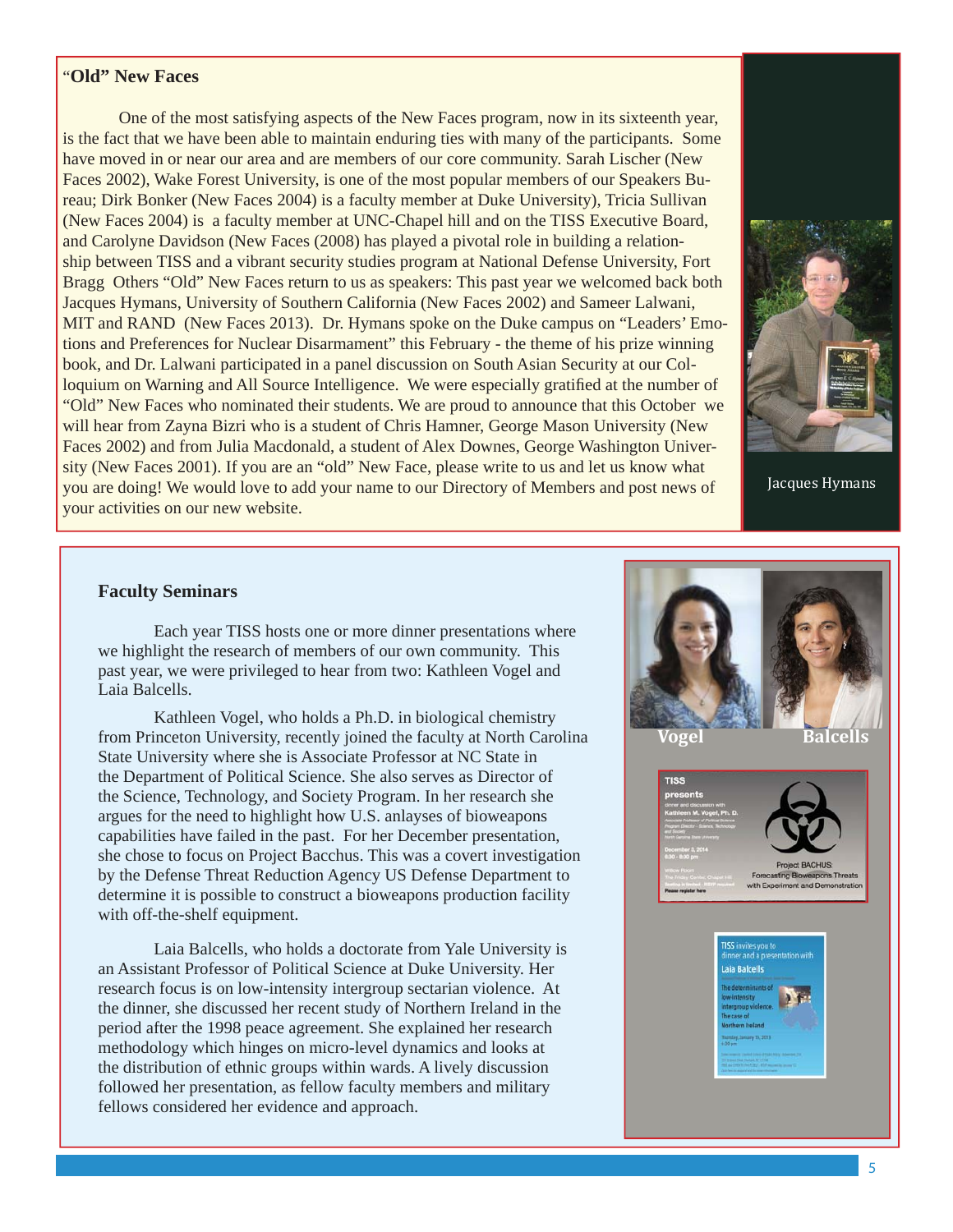# TISS Honor Student Dinner

 Every year, I look forward to the annual honor student dinner. It is a chance to learn about the research of dedicated and thoughtful young scholars about to embark on exciting new careers. Every year, I come away invigorated by the experience. This year did not disappoint. Once again we were treated to presentations by young people who have invested time and effort in scrupulous research, have a sophisticated and subtle appreciation of security concerns, and are astonishingly quick on their feet.

 The students who addressed the TISS audience on 15 April were Tegan George and Emily Werk, UNC-Chapel Hill, Ted Leonhardt and Julia Janco, Duke University, and Brandon Libro, North Carolina State University. Tegan and Julia are both political scientists. Tegan's research addresses the question of why rebel groups sometimes are willing to form alliances and sometimes engage in inter-factional conflict. Julia's focuses on evaluating the role of extremist education in promoting an environment prone to terrorism in Pakistan. Brandon and Ted are both historians. Brandon's archival research in the Carter Library sheds new light on the Carter Administration's response to the Soviet Intervention in Afghanistan from December 24, 1979 to January 4, 1980. Ted's remarkably comprehensive and subtle evaluation of existing explanations for the decision to approve Operation Ajax (1953) suggests the need for a multilayered approach to Cold War history. Emily is a Peace, War, and Defense major. Her thesis analyzes the balance of power between civilian leaders and the military in the context of the Pakistani nuclear weapons program.

All five students are embarking on exciting new endeavors, Julia and Brandon in education, Tegan in doctoral studies, Ted in banking and then law school, and Emily in nuclear policy. We wish them all the best. Thanks for a wonderful evening!



Emily Werk and Tegan George pose for a snapshot after presenting their research at the TISS Eleventh Annual Honor Student **Dinner** 

#### **TISS/ AWC International Strategic Crisis Negotiations Exercise**

On October 24-25, the UNC-TISS National Security Fellowship Program and the Duke Counterterrorism and Public Policy Fellowship Program hosted its third "International Strategic Crisis Negotiations Exercise" on the UNC-CH campus. The simulation, exported and facilitated by the Army War College, provided undergraduate and graduate students from UNC, Duke, NCSU, NCCU, and NDU-CISA (Fort Bragg, NC) with the opportunity to experience the complexity surrounding international negotiations. This year, the exercise simulated a crisis in the Sudan. The scenario was set seven years into the future. The negotation process was triggered by the imagined resumption of conflict between the Sudan and South Sudan. Negotiations were hosted in Addis Abba, Ethiopia, and delegations included the Sudan, South Sudan, China, Ethiopia, Sudan People's Liberation Movement-North (SPLM-N), Uganda, and the United States. Contributing to the success of the program, were current and retired diplomats and military personnel (including officers participating in the military fellowship programs described above and enrolled at the National Defense University campus at Fort Bragg). Their real life experiences added to the realism of the exercize. Participating undergraduates showed an impressive mastery of the material - it was clear that they had prepared long and hard for this event. Be on the lookout for the Cyprus simulation this coming fall.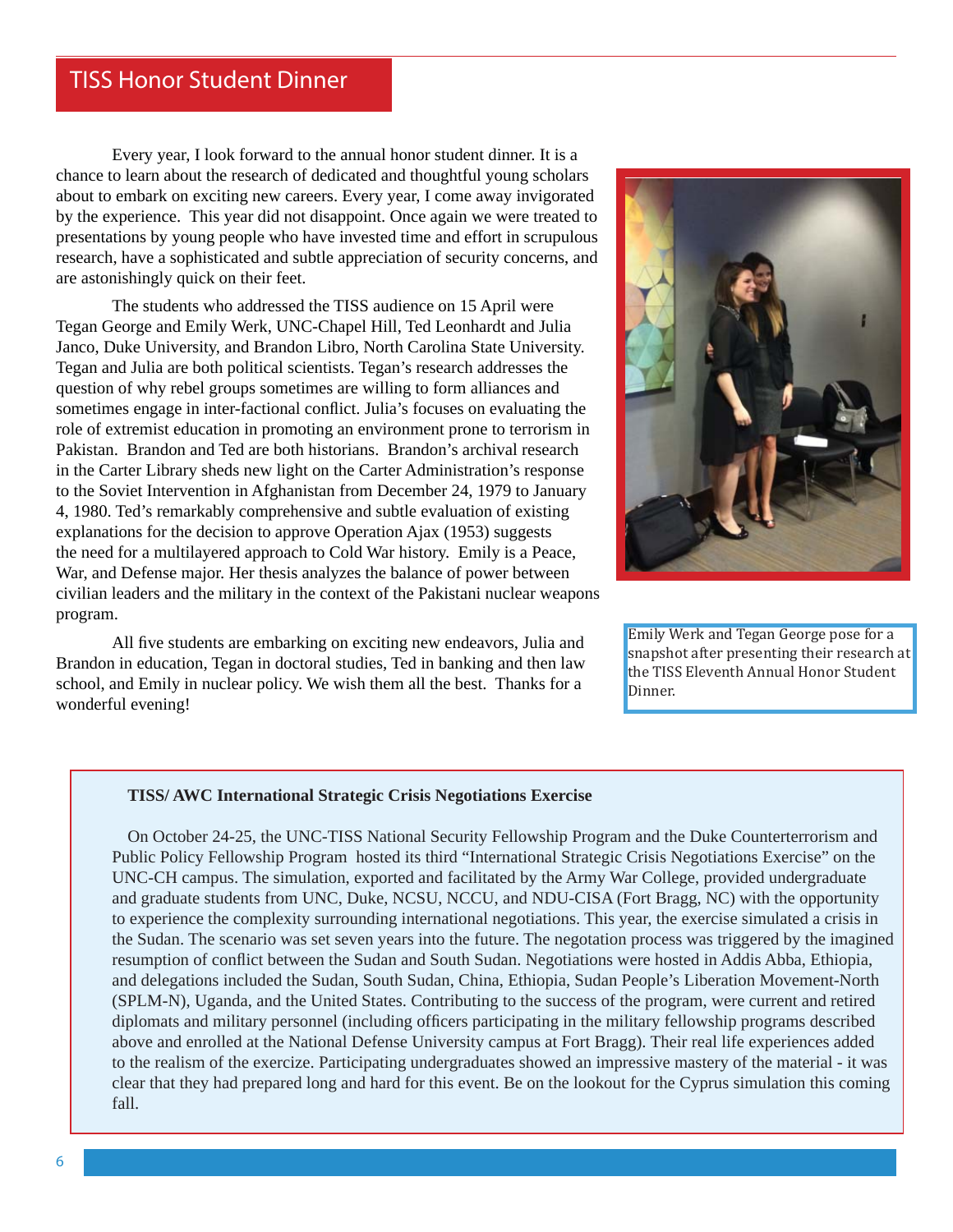The Duke Program in American Grand Strategy (AGS) continued to enliven the intellectual life of the Triangle. The record of this program is indeed impressive: 2014-15 saw two endowed lectures, nine distinguished visitors, four experiential education opportunities, two evenings dedicated to the discussion of career, two alumni events in Washington D.C. and twenty three cosponsored topical programs and conferences. Some of the events - like the staff ride to Normandy – were open only to Duke students, alumni, and faculty. But others were open to the public, and some, like the Young Turks Conference, held in May 2015 and focused on civil-military relations, were very much a continuation of hallowed TISS traditions.

## **Visitors 2014-15**

- Stephen Hadley, *former National Security Advisor* -Jake Sullivan, *U.S. Delegate in Iran Negotiations, former NSA to VP Biden, and former Directory of Policy Planning at the U.S. State Department* -Admiral Michael Rogers, *Commander of U.S. Cyber Command and Director of the NSA* -Mitt Romney -Fran Townsend, *former chair of the Homeland Security Council for Bush* -Ambassador Daniel Benjamin, *principal counterterrorism advisor to Sec. of State Clinton* -LTG Michael Flynn (Ret), *former Director of the Defense Intelligence Agency*  -Michael Gerson, *former presidential speechwriter and current* Washington Post *opinion writer* -E.J. Dionne, Washington Post *columnist and Brookings Institution Senior Fellow* -Juan Zarate*, Senior Adviser at CSIS and former Deputy National Security Advisor on Terrorism* -John Horgan, *Director of the Center for Terrorism & Security Studies at UMASS Lowell* -Daniel Philpott, *Director of the Center for Civil and Human Rights at Notre Dame*

-Dan Blumenthal, *American Enterprise Institute*

*Greetings: My name is Aly Breuer, and I am humbled and excited to be the new Program Coordinator of Duke's Program in American Grand Strategy. (AGS). Born and raised in Santa Barbara, California, I graduated from Duke this past May with a degree in Public Policy Studies, a certificate in Philosophy, Politics and Economics and a minor* 



*in History. Throughout my four years as an undergrad, I was involved in many different educational programs, service opportunities and social organizations. However, nothing had quite as significant an impact on my life as AGS. From my first day as a freshman when I walked into Professor Peter Feaver's international relations class to the day this spring when our D-Day Staff Ride team "stormed" the beaches of Normandy, this program provided me with unique opportunities. I have always been profoundly grateful for them. As AGS Program Coordinator, I hope to give back to this group that has given me so much and defined my college experience..* 

Aly atop a German bunker at Merville.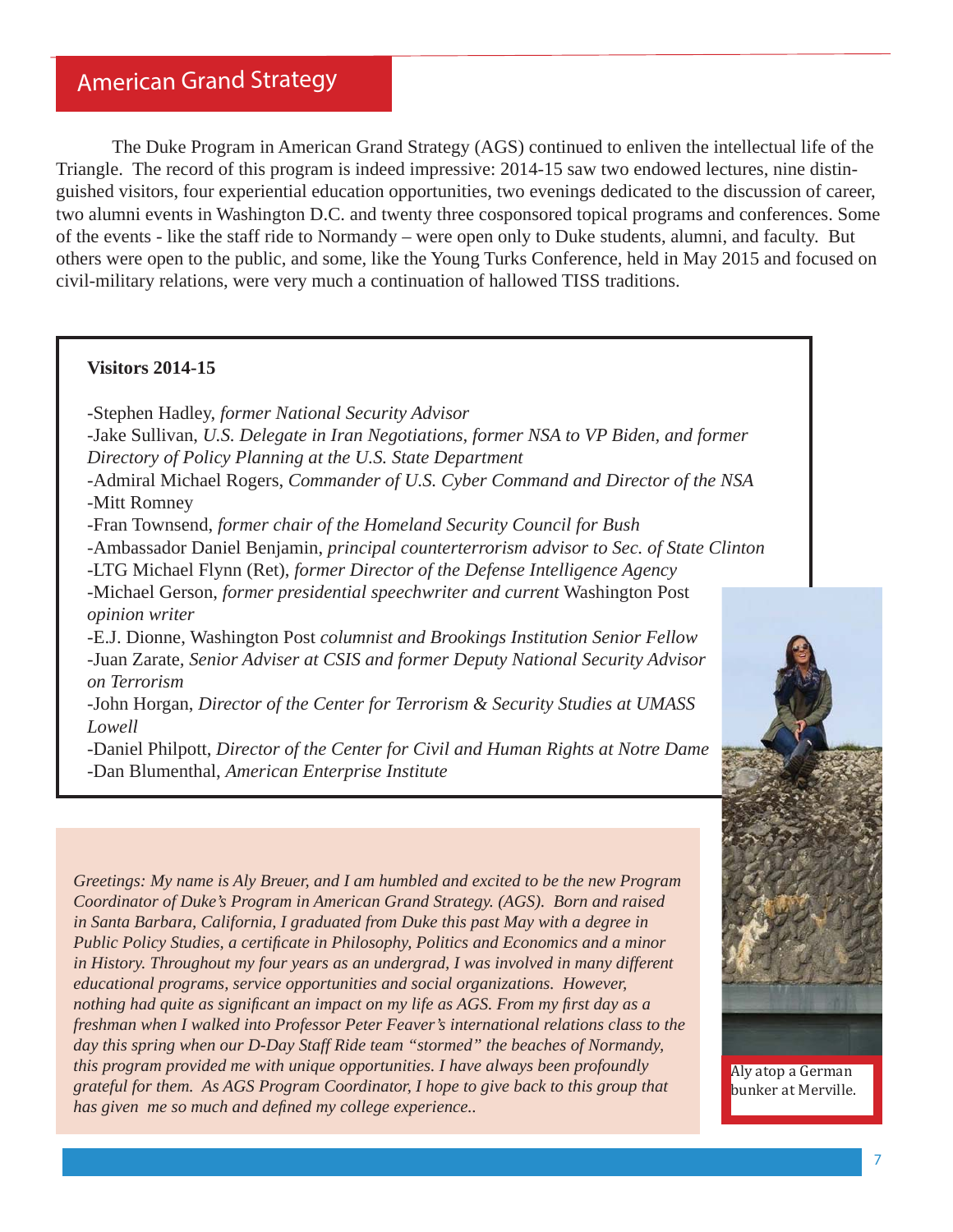# Energy and Security Initiative

## ESI Director's Report



Andy Grieshop with cookstoves.

During 2014-15 the TISS/NCSU Energy and Security Initiative (ESI) continued to foster an active research agenda, developed its own website (http://energyandsecurity. org/), expanded its scope of campus partners, and changed venues for its signature "Energy and Security Luncheon Series". Now more actively co-directed by William Boettcher and Mark Nance (both NCSU Political Science), the ESI again benefitted from generous support by the Kenan Institute for Engineering, Technology & Science for programs fostering an interdisciplinary approach to the global, national, and local security implications of the production, transportation, and consumption of a diverse range of energy sources (renewable and nonrenewable). The role of ESI at NCSU has been bolstered by the co-directors inclusion in the NCSU Energy Council (chaired by William Winner, Forestry & Environmental Resources), enabling us to develop a

broader network of campus affiliates and provide a more diverse audience for our programs. This network has yielded several members of the new ESI Advisory Committee, which will begin to meet during the upcoming semester.

In terms of research, Nance and Boettcher are in the final stages of compiling and editing a set of eight papers for a special issue on *The Politics of Energy: Conϔlict or Cooperation*. These papers emerged from a daylong workshop in March 2014 titled, *A New Security Dilemma? Politics and Policy at the Energy-Security Nexus,* sponsored by a grant from the International Studies Association. The authors of these papers are both academics and career policy-makers and topics cover the politics of oil regulation and investment, nuclear proliferation and governance, energy as geopolitics, and the construction of energy threats. In July 2014, Boettcher presented a draft of a book chapter, *Public Opinion Regarding the US-ROK Alliance and Nuclear Cooperation: The American Perspective,* at the Institute for Nuclear Materials Management (INMM) annual meetings in Atlanta. The anticipated volume (including this book chapter) is currently being edited by Adam Stulberg from the Nunn School at Georgia Tech and Man-Sung Yim from the Korea Advanced Institute of Science and Technology (KAIST) for submission to Brookings Institution Press. Boettcher recently submitted a revised chapter, *The Politics of US-ROK Nuclear Cooperation: The American Perspective*, with support from the Korea Foundation. In July 2015, Nance joined with his coauthor, Bryan Early (SUNY-Albany, Political Science and Public Administration), to brief the UNSCR 1540 Committee and related UN agencies on their research regarding the creation/refinement of export control regimes preventing the proliferation of nuclear, chemical, and biological weapons to non-state actors.

 Our initial ESI luncheon of 2014-15 featured Andrew Grieshop (NCSU Civil, Construction & Environmental Engineering) and his work on indoor air quality and cook stoves in India. This event set a record for an ESI luncheon audience and prompted the move from the 1911 building to larger rooms in the new Talley Student Center. Our second luncheon event, Abby Kinchy (RPI Science and Technology Studies) discussing her work on shale gas and watershed protection, was made possible by co-sponsorship from the Genetic Engineering & Society Center. Kinchy's multi-day visit included an evening public talk attended by the Chairman of the N.C. Mining and Energy Commission and other members of the public and campus communities. The final ESI luncheon of the fall semester focused on Christina Kopitopoulou's research on resilient microgrids for the NC Clean Energy Technology Center. This fascinating presentation produced one of our most diverse audiences-- including members of academia, policymakers, industry practitioners, state environmental officials, and member of the military.

 The spring semester ESI luncheon series kicked off with a talk by our own Robert Reardon (NCSU Political Science). His timely analysis focused on Iran's nuclear program and the prospects for a negotiated agreement with the "P5+1." This talk returned to our "roots" in nuclear nonproliferation and security and was attended by members of the new Consortium for Nonproliferation Enabling Capabilities (CNEC) based at NCSU. Our second spring luncheon featured Ion Iftimie (Central European University Doctoral Candidate) and addressed Russian resource nationalism in the "Taiga." Iftimie was a frequent participant in the ESI series during his time in the military and as a Master's student and it was a real pleasure to bring him back as a presenter. The final luncheon of the semester brought us full circle, as Doug Call (NCSU Civil, Construction & Environmental Engineering) discussed his efforts to develop electrochemical technologies to recover energy from clean and dirty water. Call's work recently received a "game changer" grant from the UNC general administration and it was a real pleasure to hear about his fascinating efforts to harvest energy from salinity gradients.

 ESI efforts will continue to expand in 2015-16. The luncheon series will include more "local talent" as well as academics and policymakers from beyond the Triangle. We will continue to host and co-host visitors for workshops and public talks. We will also continue efforts to seek additional funding from grants to support research activities related to ESI topics.

William A. Boettcher, North Carolina State University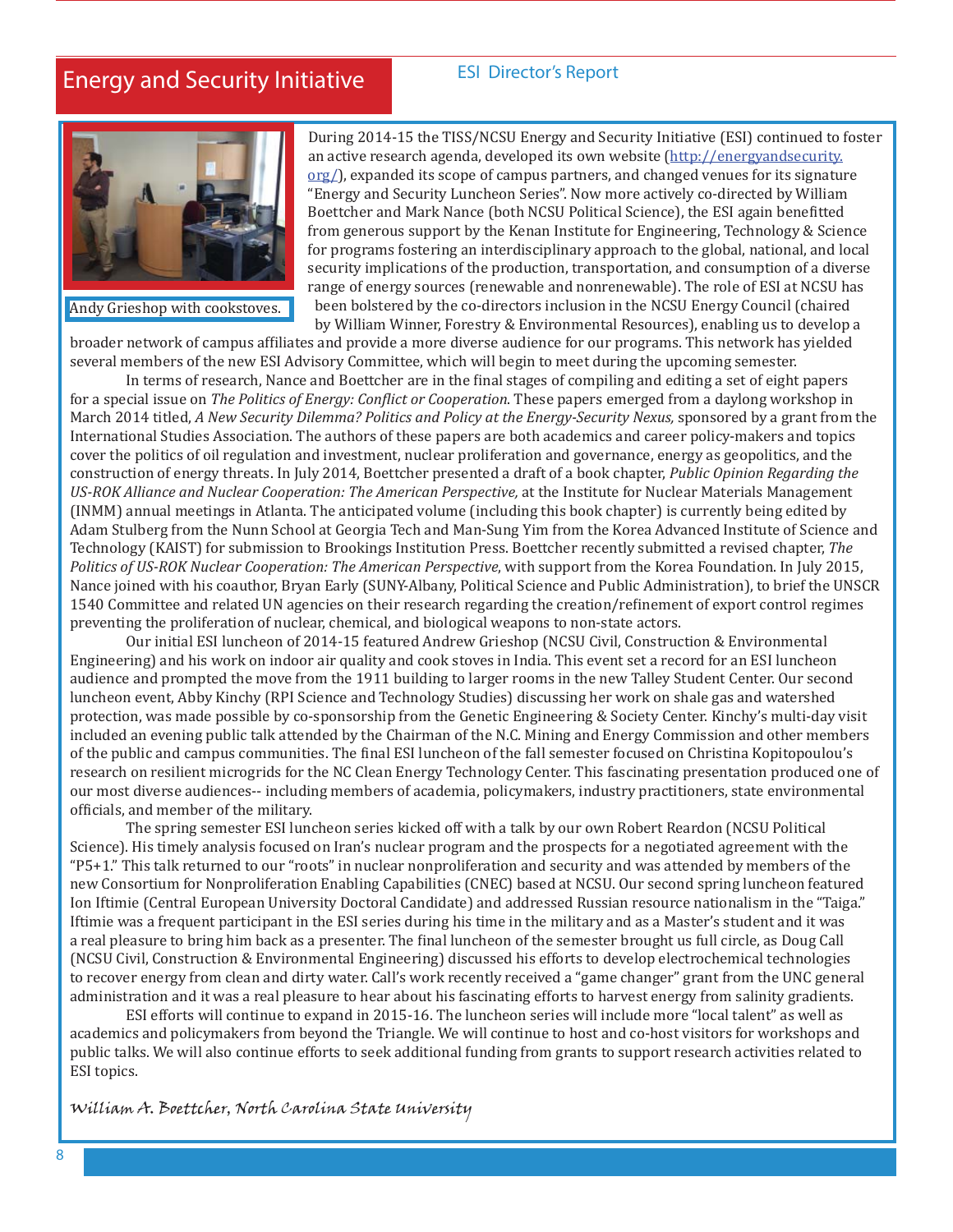The Intelligence Community Center of Academic Excellence (IC-CAE) is a highly competitive, congressionally mandated program, funded by the Department of Defense. Its purpose is to encourage universities to build defense and intelligence-focused curricula across the nation. Our primary goal is to promote understanding of the intelligence mission through the development of courses and associated programs. The Office of the Director of National Intelligence (ODNI) is responsible for oversight of the IC CAE program through a Senior Advisory Board (SAB) and the program reports to the U.S. Senate and House of Representatives committees on intelligence.

 The Triangle Institute for Security Studies received an IC-CAE grant for the 2015-2016 academic year and it has been renewed for the 2015-2016 year as well. If the grant is extended over a total of five years, we will receive \$1.86 million to create a "regional center of excellence in intelligence and security studies." To date we have over 150 students involved in the program on our four campuses: Duke University, North Carolina Central University, North Carolina State University, and the University of North Carolina at Chapel Hill. The program includes courses that address the history of the intelligence mission, the nature of the intelligence mission, the structure of the United States intelligence community, and problems associated with intelligence activities in a democratic republic.

 **Continued on p. 10**

In November, 27 undergraduates made the trip across the mountains to Oak Ridge Tennessee accompanied by Joe Caddell, Kyle Beardsley, Robert Reardon, one graduate student, one military fellow, and Carolyn Pumphrey. This year, thanks to funding through the TISS IC grant, we were able to spend two days in the area. As in the past, students attended a oneday workshop on nuclear security. In between lectures, they visited the historic graphite reactor where plutonium was first extracted from irradiated uranium slugs, and also the safeguards laboratory. In addition, students visited the Energy Museum in downtown Oak Ridge and were given a tour of the Y12 national security complex. It was here that in World War II an electromagnetic isotope separation plant produced enriched uranium as part of the Manhattan project. The event was, as always, intellectually stimulating and opened new horizons for our students. We are, as always, profoundly grateful to those at ORNL who made it



possible. Seen here: TISS group attending a lecture (above) and just prior to possible. departure (below).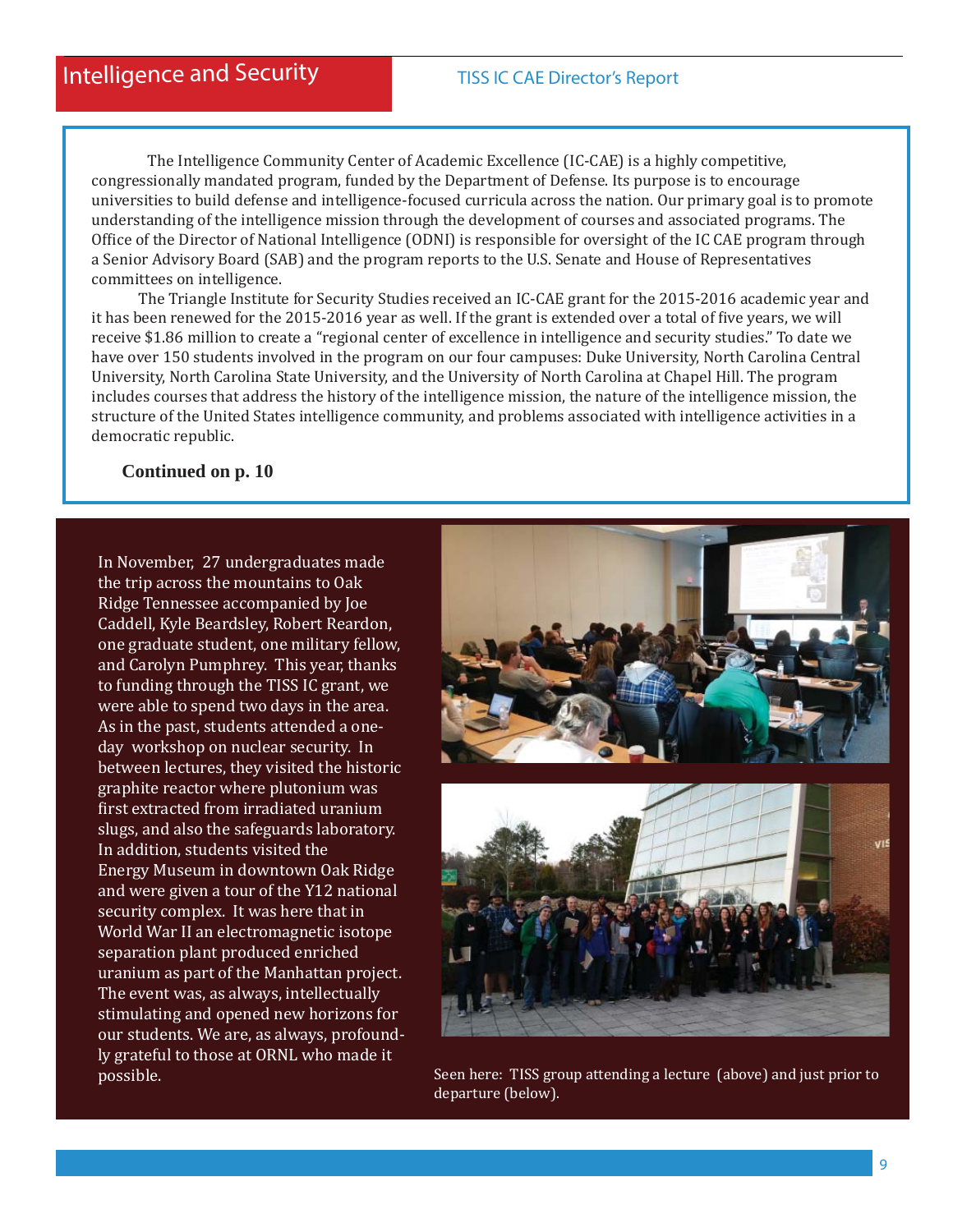#### **Continued from p. 9**

 The program is organized around the TISS IC-CAE Association and the TISS IC-CAE Scholars' Program. Students interested in joining the TISS IC-CAE Association or learning how to become TISS IC-CAE scholars may go to the website at https://tissiccae.web.unc.edu/tissasi/. Nearly 100 students enrolled in the TISS IC-CAE Association for the 2015-2015 academic year and there were 28 students enrolled in the Scholars' Program as of May 2015.

In 2015-2016, there were six courses on intelligence issues taught on our campuses, and nine others with intelligence components. This will expand over the coming years and these courses are already complemented by the robust Peace, War, and Defense Curriculum at UNC, the American Grand Strategy Program at Duke, and the growing number of security studies courses at N.C. State and N.C. Central.

 In addition to the academic courses, the grant funded a series of guest speakers. These included Congressman David Price (D-NC), Professor Richard Betts of Columbia University, Jim Walsh of MIT, John Prados of the National Security Archive, Undersecretary of Defense for Intelligence Michael Vickers, Director of the National Security Agency Admiral Mike Rogers, Lieutenant General Mike Flynn formerly Director of the Defense Intelligence Agency, and James Parker, formerly of the Central Intelligence Agency. Most of these speakers gave multiple presentations on our campuses – prompting one of our guests to say he had never seen an organization get "so much bang for the buck" when it came to speaker utilization.

There were four major panel discussions organized under the grant this past year. The first was the Conference on "Islam & Global Security," held at North Carolina Central University on February 3, 2015. A panel of experts discussed this complex issue from a variety of perspectives and the response by attendees was highly positive. Second, a careers forum was held at UNC on 13 February when seven alumni of the Peace, War, and Defense Curriculum discussed their careers in the international security field. A total of 50 students from the various campuses attended and both students and alumni are already discussing future panels. The third presentation was a panel at N.C. Central on "Security Challenges in the Middle East," held on the 13th of April – which included both guest speakers and faculty from our host institutions. The fourth and final presentation funded by the grant was the Conference and Simulation held on 9-11 April 2015 at the Friday Center at UNC. This included the keynote presentation by Professor Richard Betts on the evening of the 9th, panel presentations regarding warning and all-source intelligence on 10 April, and a simulation of a warning crisis in South Asia which was held on 10-11 April. The simulation was challenging and entertaining for all concerned.

 During the summer of 2015 the grant funded the enrollment of 4 students to attend a summer program on intelligence studies at Cambridge University in the United Kingdom and one student to travel to Asia for language studies. Furthermore, the Defense Intelligence Agency funded a two week seminar and simulation in



Joe Caddell raising his glass at a roundtable discussion led by Michael Vickers . Seated to his right is Keven Leahy.

Washington during August. All of our schools nominated students to attend. We are extremely proud of the fact that eight of our students were selected for this program, representing all four of our institutions. The grant also funded three major field trips outside the Triangle. On 12-14 November 2014 we took 29 students and 4 faculty from our four schools to the Oak Ridge National Lab (ORNL) in Tennessee for two days of presentations and briefings. Then, on 12-13 March 2015, 30 students from the four schools travelled to Washington, D.C. where they visited the Spy Museum, the Office of Naval Intelligence (ONI), the Defense Intelligence Agency (DIA), the Central Intelligence Agency (CIA), and the National Geo-Spatial Intelligence Agency (NGA). As with the trip to Oak Ridge, the presentations were substantive and extremely well received. On 23 April 2015, six faculty from the four schools visited the National Security Agency at Fort Meade, Maryland for presentations and discussions. Finally, on 18-19 May, Professor Kathleen Vogel took 17 students to Washington to visit a series of government agencies. In summary, this was a busy and highly rewarding first year for the IC-CAE program. We look forward to an equally productive academic year, 2015- 2016.

Joe Caddell, University of North Carolina at Chapel Hill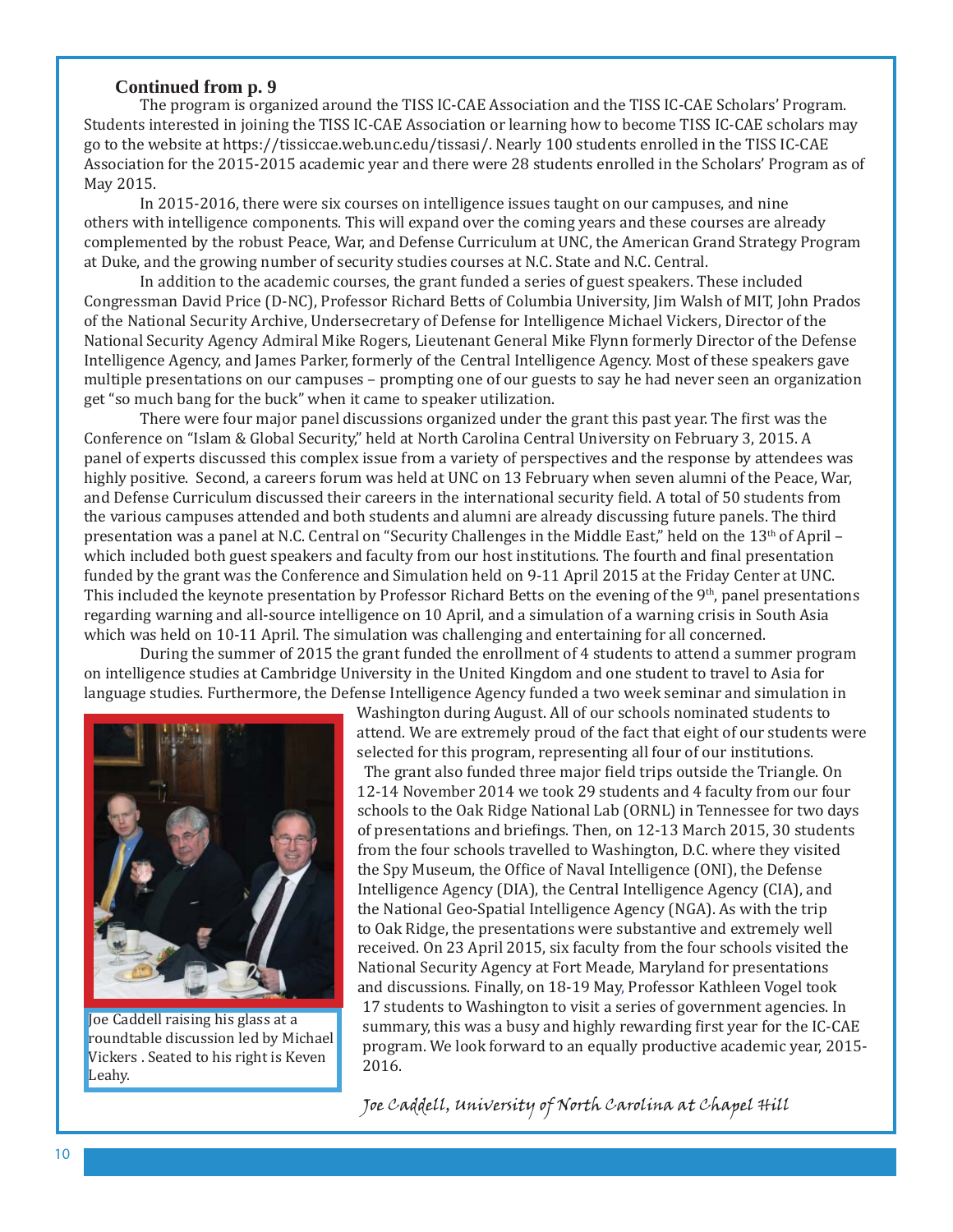## **The First Annual Intelligence Colloquium/Simulation**

As part of its efforts to build a program in Intelligence and Security, TISS launched its first colloquium/simulation at the Friday Center, Chapel Hill on 9-11 April, 2015. The topic was "Warning and All Source Intelligence." The focus was India-Pakistan. As prime awardee, UNC-Chapel Hill took the lead this year in designing the program. This was a pilot program and broke new ground to the extent that it was geared specifically towards students and combined a colloquium with a simulation.

Not all went entirely to plan. As it turned out, April was not the best time to host this event (especially in a year when schedules had been disrupted by snow and ice and students had a backlog of papers due). Geographic distance proved to be more of a barrier for students than we had recognized. And unexpectedly heavy rains created yet one more hurdle. Despite this, the event succeeded even beyond expectations.

Richard K. Betts proved to be a perfect choice as our Thursday evening keynote speaker. He shared with the audience the fruits of his experience as a highly respected scholar and public servant, who among other roles, has advised many government agencies on intelligence issues. His talk, "Does Strategic Intelligence Matter?" made abundantly clear both the importance and the difficulties of the intelligence mission. His presentation struck a deep chord with later panelists who made frequent references to his remarks on the following day.

Though open to the public, Friday panel discussions were first and foremost intended to provide necessary context for the simulation. They focused on warning, all-source intelligence, and the India-Pakistani conflict. Presenters included UNC faculty members Joe Caddell and Sarah Bush (both teaching in the Intelligence and Security Studies program) and a small but very distinguished group of outside scholars. These included some old friends of TISS: Sameer Lalwani, a Stanton Nuclear Security Fellow at RAND and former New Face and Jennifer E. Sims, now a Senior Fellow of National Intelligence at the Chicago Council on Global Affairs. Also presenting were Feroz Khan, a retired Brigadier General with thirty-two years of experience in the Pakistan Army and author of the highly acclaimed, *Eating Grass: The Making of the Pakistani Bomb* (2012); Paul Miller of UT Texas, former Director for Afghanistan and Pakistan on the National Security Council staff (2007 through September 2009), and Michael Warner, Command Historian for US Cyber Command. We were truly fortunate in these speakers. Presentations were described by students as "extremely informative and engaging," or, in still more glowing terms, as "fantastic."

The All Source Warning Intelligence Simulation (AWIS) began late Friday afternoon and continued into Saturday. Preparation actually began long before this. Knowing from past experience that the best way to learn from a simulation is to share in its design, Joe Caddell, the mastermind of the simulation, worked with his students to create an impressive  $200 + page$  briefing book. Students agreed that just reading this was a great way to prepare for the simulation, but that helping to write it was invaluable.

Students from all four partner universities took part in the scenario, assuming the role of agents and Directors of different intelligence organizations (ODNI, DIA, CIA, NGA, State Department INR, FBI, NSA, SIS (British). Control (played by Joe Caddell, Tim Nichols, and Bill Boettcher) provided breaking news and responded to collection requests made by the intelligence organizations. Ambassador David



Above, "President" Litt kept "DNI" Emily Werk on her toes.





Students had high praise for Duke military fellows (above) Lieutenant Commander Chavius Lewis, USN and Colonel David Shafer, US Army National Guard, who served as mentors at the simulation.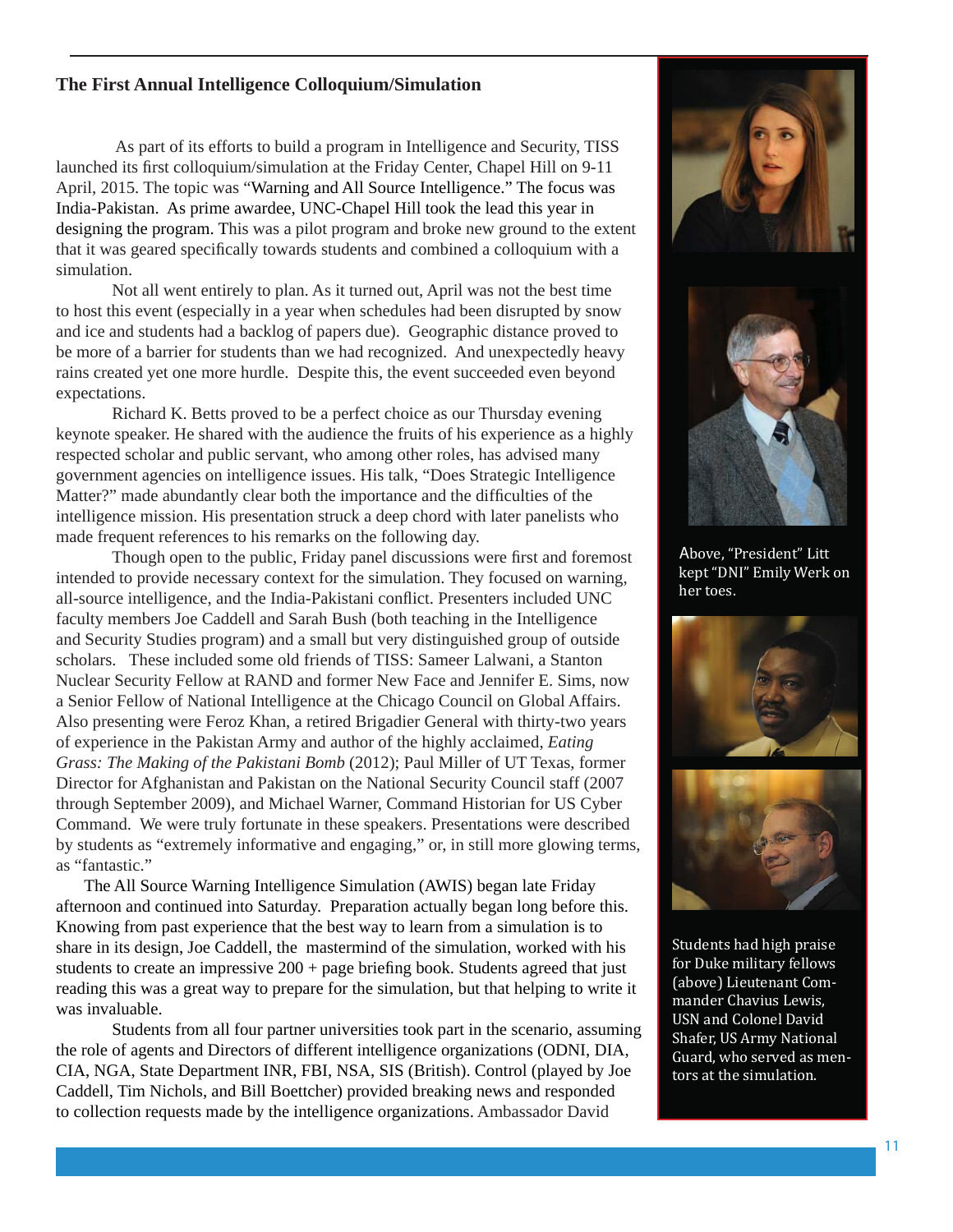Litt, a career U.S. diplomat specializing in the Middle East and Southwest Asia, made a superb (and suitably demanding) President. As one student advised future participants, "Make sure you know exactly what the president wants to know, and find that out."

 The scenario began on 1 April 2018 as the world's attention was drawn to a series of crises in South Asia. A non-stop stream of breaking news and information bombarded participants, who struggled to respond to requests by the President, collaborate with colleagues in other agencies, and sort out important intelligence from noise. Some found the experience frustrating (as no doubt it can be in real life). Others reveled in it. "I learned so much," wrote one student. The simulation... "taught me that time is of the essence and that collaboration and communication is key." "As collections manager," wrote another, "I really enjoyed sifting through the open source intelligence. It was sometimes like drinking from a fire hydrant, but that was the fun part." Yet others reflected on insights they had gained from the experience. For some, it was a greater understanding of the range and complexity of security threats in South Asia or the importance of having an in depth knowledge of the culture of foreign nations. For others, it was the role of intelligence in serving policy. And for others, it was the challenge of figuring out the importance of knowing the right question to ask.

 Experiential learning is widely valued – and justly so. The simulation was clearly one of the highlights of the year for participating students. "



 The TISS IC CAE in Intelligence and Security brought rich programs to the Triangle. To your left are scenes from three representative events.

 At the top, Wayne Lee, Chair of the Curriculum in Peace, War, and Defense, can be seen introducing Undersecretary of Defense for Intelligence Michael Vickers in Gerard Hall at the formal launch of our program. For the first hour, Peter Feaver questioned Dr. Vickers , soliciting his insights on a variety of issues ranging from the function of his own office to contemporary security challenges. Then Dr. Vickers took answers from the audience. This historic event was videotaped and can be viewed on the TISS web site.

 The photograph below shows a student questioning Admiral Rogers in the Carolina Inn. It provides some sense of the large and enthusastic crowd that turned out to hear the Director of the National Security Agency and the Head of Cyber Command discuss cybersecurity threats. After a brief presentation that laid out the importance of his organization, Admiral Rogers fielded questions on the future of intelligence collection and cyberwarfare.

 The bottom photograph shows seven alumni who returned to Chapel Hill to reflect on "Life after PWAD" These impressive young people provided their unique inisghts into the kinds of jobs and careers that are open to those with an interest in security studies as well as the many different pathways to success. It was a Friday evening yet the four dozen students who attended lingered to question the panelists for a full hour after the formal presentations ended.

 We cordially invite you all to join us next year as we continue this important discussion.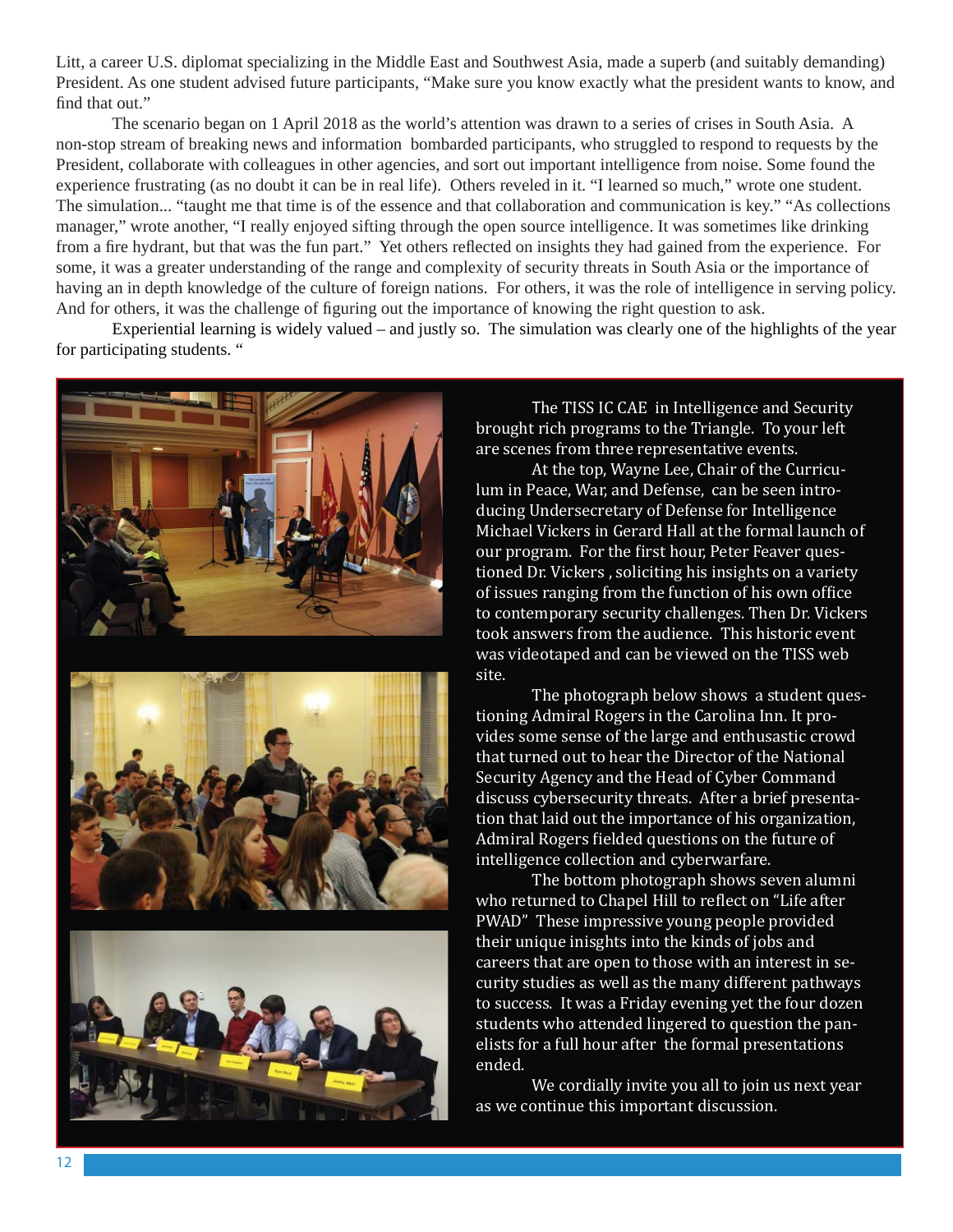It is with great pride that we salute our outgoing cohort of UNC-TISS National Security Fellows, a group which, yet again, set a high bar for future Fellows. The UNC-TISS National Security Fellowship Program is a ten month program in which the University of North Carolina and the Triangle Institute for Security Studies partners with the U.S. Army War College to offer a Senior Service School Equivalent certificate.

This year, TISS had the pleasure of hosting four of the Army's best senior officers, all of which have gone on to take Brigade Command since departing the program. During their time here, all four Fellows completed a Civilian Research Paper (CRP) under the mentorship of a TISS-affiliated professor from UNC Chapel Hill or Duke University. Additionally, they served as mentors for the third iteration of the War College's "International Strategic Crisis Negotiations Exercise," attended various TISS events, presented their research to TISS Faculty and students, and audited a wide range of elective courses at UNC-CH and Duke.

 Each of the Fellows' research projects was well-researched, thoughtful, and informative, and we encourage you to take time to read them at your leisure (https://nsfp.web.unc.edu/fellows/previous-fellows-research-papers/). It is with great pleasure that we highlight the work of Colonel Scott Naumann, whose CRP, "Repetitions of History: Downsizing Insights from the British Interwar Experience," received the U.S. Army War College Commandant's Award for Distinguished Research. COL Naumann was mentored by Dr. Patricia Sullivan (UNC-CH, Public Policy). Additional research topics included:

- "The U.S. Army Division Headquarters as a Standing Joint and SOF Task Force" COL Kevin Leahy
- "SOF Acquisition: A Tool to Facilitate the Army's Future Force" COL John Reim
- "A Global Enterprise: Leveraging the Three Pillars" COL Colin Tuley
- "Repetitions of History: Army Downsizing Insights from the British Interwar Experience" COL Scott Naumann

As the program enters the 2015-2016 academic year, it is preparing for several transitions precipitated by staffing adjustments. Dr. Wayne Lee, the current NSFP Director and a member of the TISS Executive Board, will spend this year teaching at the Army War College, and step into a Co-Director / support role. Penny Abernathy, UNC-CH's Knight Chair in Journalism and Digital Media Economics, has graciously agreed to serve as Wayne's Co-Director during this time. A long-time supporter of the NSFP, Abernathy has served as a Faculty mentor for two previous Fellows and taught eleven in her course, "Leadership in a Time of Change." Meanwhile, Jennifer Akin, who recently completed her Master of Public Administration Degree (NCSU), will provide continuous administrative support the NSFP for one more year as she, too, transitions into a new position with the TISS IC-CAE and welcomes her first child in August.

 Despite these internal changes, however, it is with great excitement that TISS welcomes the incoming class of NSFP Fellows. Colonels Michael Higginbotham and Brian Hughes are both Army Aviators with extensive conventional and Special Operations experience, and we look forward to integrating them and their families into the TISS community. Those interested in hosting the Fellows as guest speakers, or to facilitate interaction with students or Faculty, should contact Jennifer Akin (jennifer.akin@duke.edu).

Jennifer Akin, UNC-Chapel Hill



Above, Colonel Kevin Leahy shakes hands with General Dempsey





Above Colonels John Reim (left ) and Colin Tuley (right) at a roundtable talk given by Admiral Rogers.



Above, Colonel Scott Naumann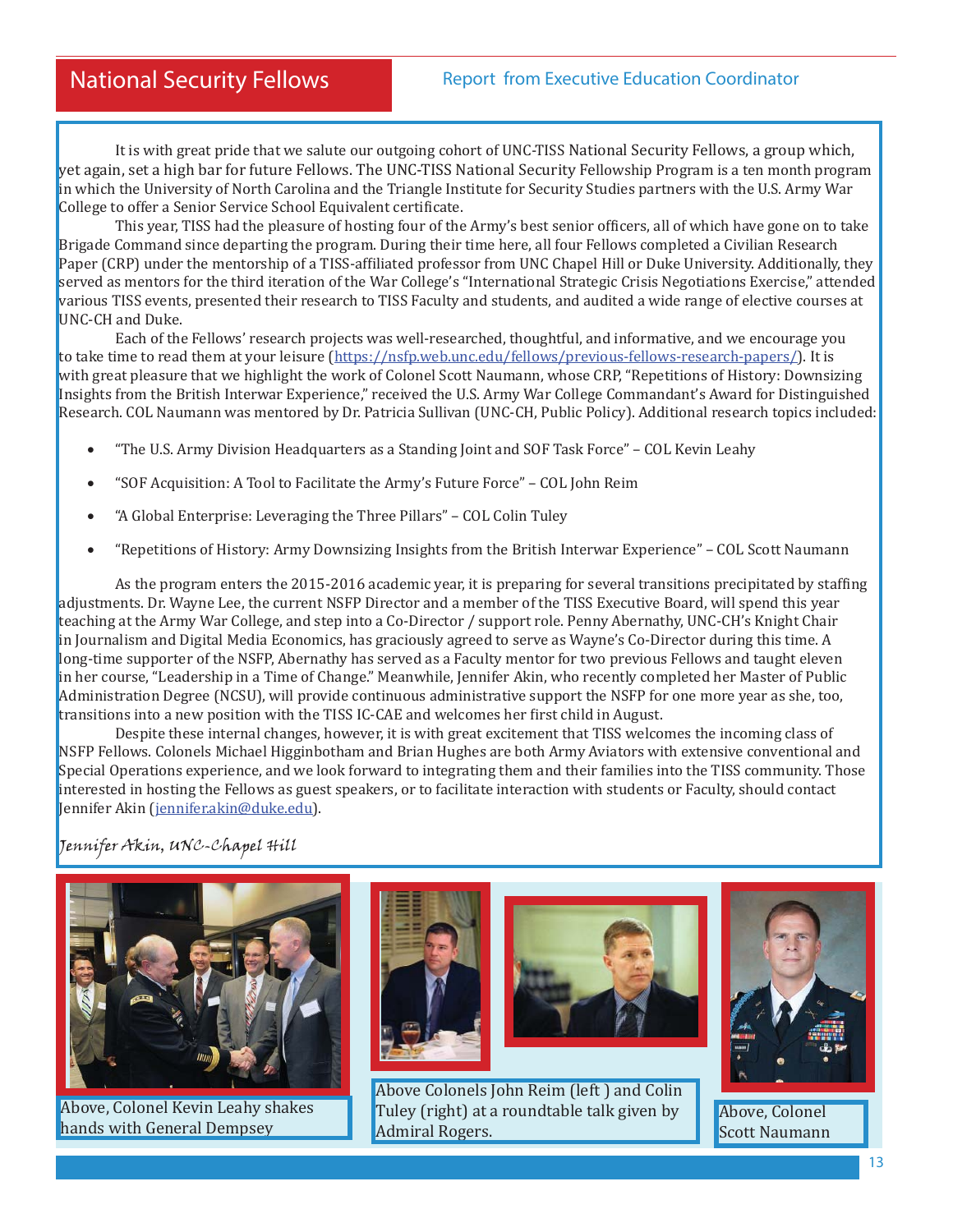#### My experience as an Army War College Fellow at UNC Chapel Hill/ TISS

*By Colonel Colin Tuley, U.S. Army*

*What a wonderful year! Being a part of the UNC Chapel Hill community has been a true blessing and an extraordinary experience. I have nothing but positive thoughts and memories of my time spent here at UNC Chapel Hill over the last year. The experience was both personally and professionally rewarding.* 

 *My family and I were able to reunite and enjoy the great North Carolina community. Before this fellowship, I was deployed to Afghanistan. I spent about 20 months out of the last three years there. It's been like that since 9/11. So being a part of the UNC Fellowship program offered my family an enormous opportunity to reconnect on so many levels. Plus, my sister and her family live in Wake Forest. Being close to our extended families was very nice as well.*

 *The students, faculty, and professors at UNC Chapel Hill made a profound* 

*impact on my professional development. In the military, we talk about 'broadening experiences'. My time at UNC*  was definitely a broadening experience. UNC offered me many programs, among them, the Curriculum in Peace, *War, and Defense, Business School, and Journalism school (where I studied under Penny Abernathy). All provided the right kind of forum to broaden my thinking. I came here after 20+ years in the Army and prior to this, had had no other fellowship experience . Coming here and studying Foreign Policy and National Security and diving into into leadership classes focused on organizational change helped me to see and better understand the different perspectives of students and professors alike. I truly learned a lot from all of them.* 

 *I wish everyone the best, Go Tarheels!*

 *Colin Tuley*









The AWC military fellows program is a mutually beneficial endeavor. On the one hand, TISS provides the fellows with opportunities to interact one on one with the many impressive pracititioners and scholars who visit our community. On the other hand, the fellows provide enormous benefit to our own students and our faculty members, sharing with them the fruits of their experience. For this and for their service to our nation, our thanks go with them. Please keep in touch!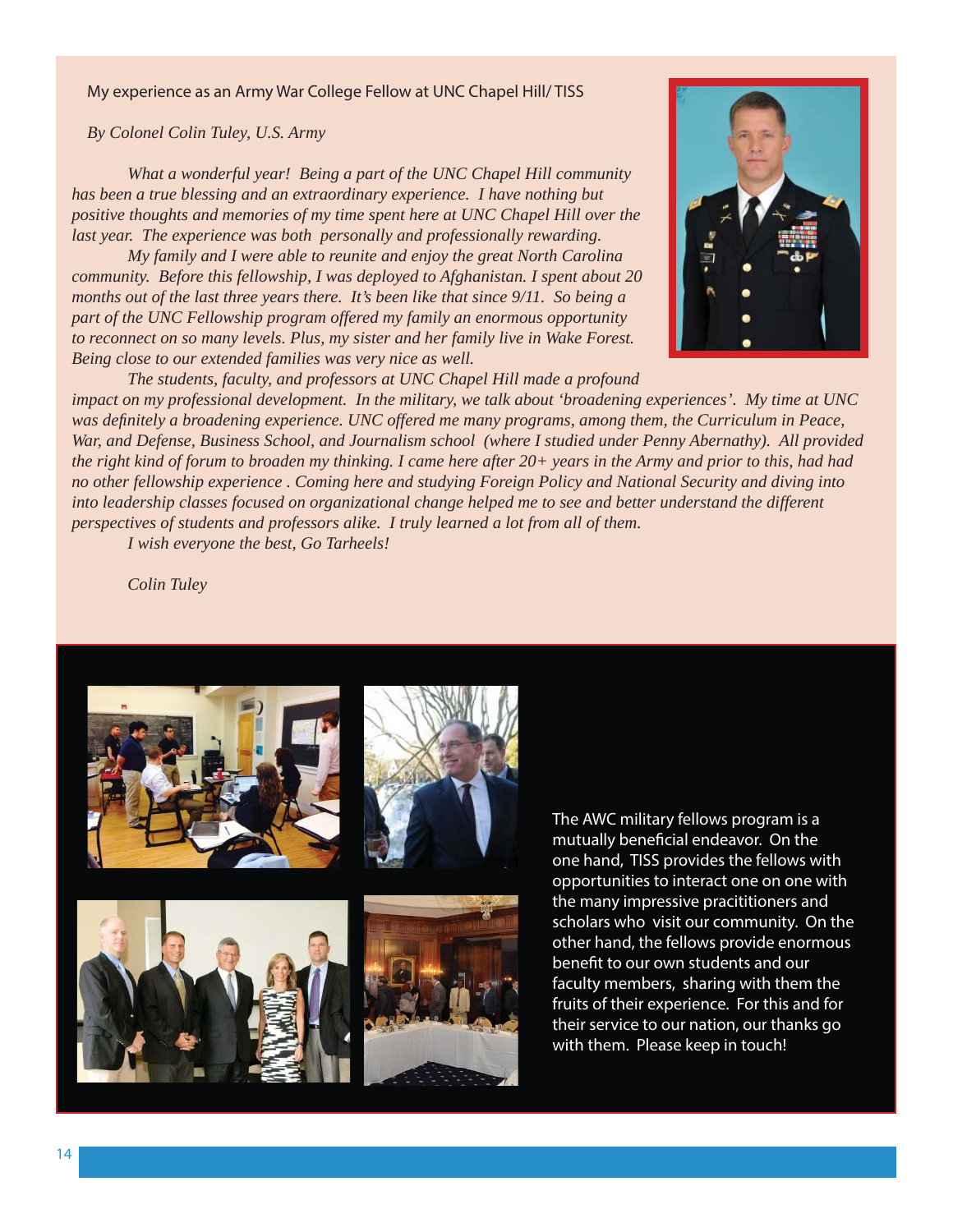# Outreach and Sponsored Events

# **TISS Outreach**

 One of the oldest TISS institutions is its Speakers Bureau, which dates back to the 1980s. Each year, we invite a few TISS members to participate in this program.They suggeset topics which they would be glad to speak on, and we post their biographies and talks on our web site. We also help civic groups and other organizations find speakers able to address issues of particular interest to them. This year, much of the credit for running this program goes to Sanford School graduate students Mo Hartney and Karina Ibrahim, who helped schedule events and update our data base. A dozen of our speakers participated this year, giving a total of twenty four presentations. These were: Peter Feaver, David Schanzer, Gunther Peck, Miriam, Cooke (from Duke), Robert Moog, Akram Khater, Julie Earp (from North Carolina State University), Joe Caddell, Klaus Larres, Bob Jenkins (UNC-Chapel Hill), Dan Masters (UNC-Wilmington), David Litt, and Fabrice Lehoucq (UNC-Greensboro) and Robin Dorff (Kennesaw State Univeristy). Our efforts were somewhat plagued by ill-weather this spring, and several scheduled talks had to be postponed, but the response to our speakers was as enthusiastic as ever.

 As part of our outreach this year, we collaborated with Bob Jenkins, Director of UNC's Center for Slavic, Eurasian, and East European Studies, in preparing a one day seminar for Civil Liason Teams about to deploy to Eastern Europe and Eurasia. That meant finding speakers able to discuss security concerns in the Baltic states, Bulgaria, Romania, Albania, Bosnia-Herzegovina, Kosovo, Macedonia, Georgia, and Turkey (with emphasis on the crisis in Syria). Turkey deployments have been confirmed. The lion's share of the work was done by Bob Jenkins, but we were proud to be able to play a role in this really valuable endeavor.

 Once again, TISS enjoyed close relations with National Defense University's Center for International Security and Cooperation (CISA). Its students and faculty attended many of our events, and its faculty in turn participated in several panel discussions, to include those organized by Rolin Mainuddin on the North Carolina Central University campus as part of the TISS IC CAE program. In addition, a number of TISS members attended events hosted at Fort Bragg, notably the Third Annual CISA Special Operations Forces and Strategic Studies Symposium. The event was very lively and took place in a wonderful, brand new conference facility. We look foward to continued relationships with our friends and colleagues at CISA.

 Finally, we should mention the electronic journal, American Diplomacy. Founded in 1996 by TISS fellow Henry Mattox, this continues to be maintained by the group of very distinguished retired diplomats who live in the area. The web site has received a recent facelift, and the articles and reviews it publishes continues to inform a very wide audience. Log on and enjoy! **http://www.unc.edu/depts/diplomat/**

#### **TISS Sponsored Events**

The seminar series on the Military, War, and Society paused this past year and will do so again in academic year 2015-16. However, we did not lose sight of history. This year marked the centennial of a world defining eventthe outbreak of World War I. On August 28-29, 2014, TISS joined forces with UNC's Curriculum in Peace, War, and Defense, to host a conference titled, **"A struggle on Five "Fronts:" World War I in Embassies, on Land, at Sea, at Home, and with Colaitions**." Presenters examined not just the military aspects of the war on land and sea, but also the diplomatic, coalition, and home front struggles engendered by the conflict. Its purpose was to convey its complex internal and external political dynamics. One panel was dedicated to the legacies of the war, with a particular focus on teaching. The conference showcased recent research but kept in mind the needs of an undergraduate and general audience.

 TISS also cosponsored the **Gender , War, and Culture** series (organized by Karen Hagemann); and the **U.S. in World Affairs**and the **Ambassadors Forum** (both organized by Klaus Larres). Professsor Larres reports that these latter are attracting ever larger audiences, averaging between 40 and 100 persons including quite a few from beyond the Triangle. A brief glimpse at the impressive scholars and practitioners who took part in these series explains why. See Professor Larres, You Tube channel, (https://www.youtube.com/KrasnoUNC).